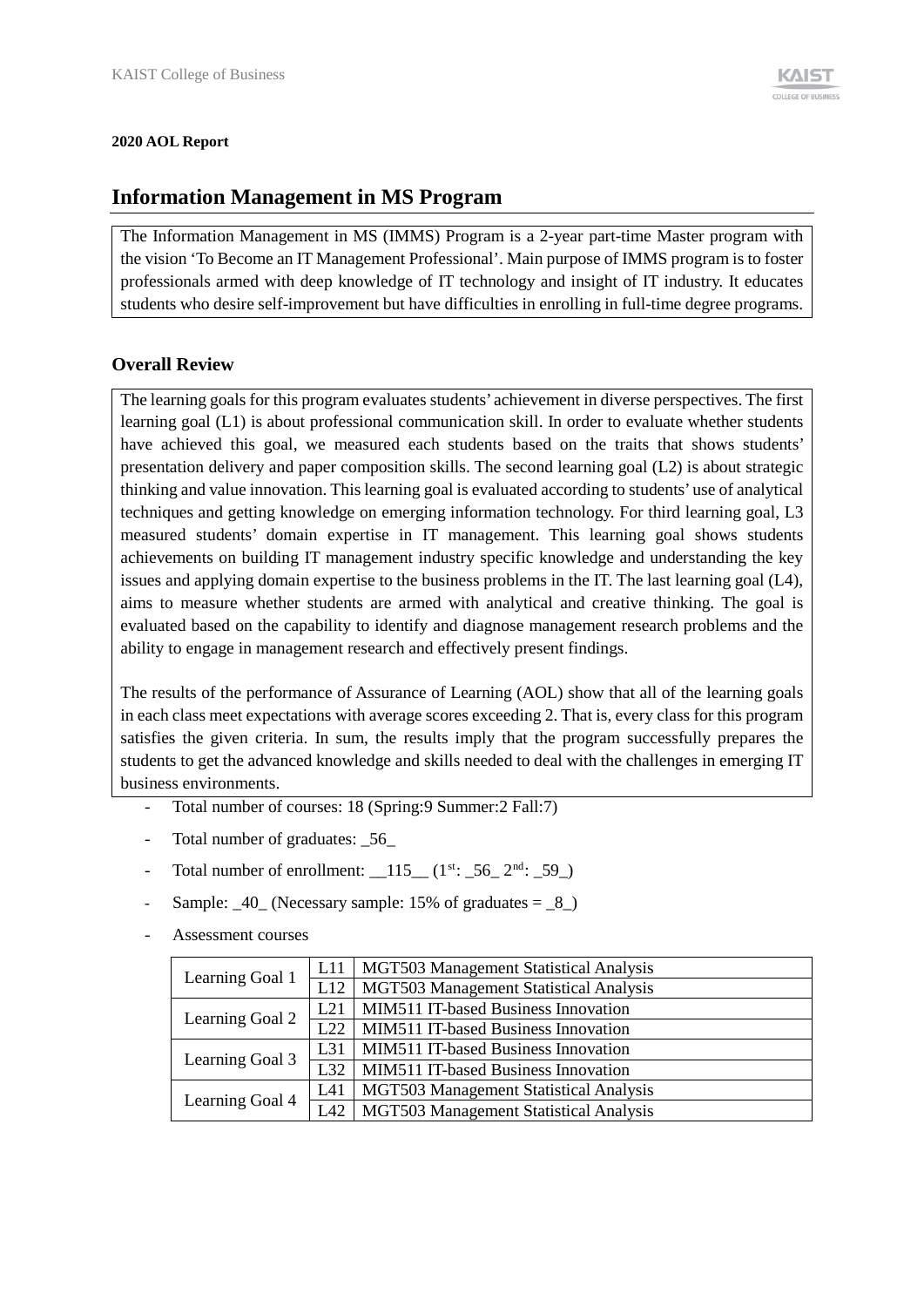### **Overview of Assessment**

*\*The total number of students in this program is so high that we randomly selected two-third of the students in each course for convenience. Though randomly selected, distribution of grades remained even.*

|                                                                                                                                                               | <b>Program Name: Assessment Learning Goal 1</b>                                                                                                                                                                                                                                                                                                              |                                                          |  |  |  |  |  |
|---------------------------------------------------------------------------------------------------------------------------------------------------------------|--------------------------------------------------------------------------------------------------------------------------------------------------------------------------------------------------------------------------------------------------------------------------------------------------------------------------------------------------------------|----------------------------------------------------------|--|--|--|--|--|
| (Learning Goal 1 Professional Communication)                                                                                                                  |                                                                                                                                                                                                                                                                                                                                                              |                                                          |  |  |  |  |  |
| <b>Learning Objective</b>                                                                                                                                     | <b>Sample</b>                                                                                                                                                                                                                                                                                                                                                | <b>Methods</b>                                           |  |  |  |  |  |
| L11) Skills to deliver<br>effective presentation<br>accompanied with proper IT<br>management                                                                  | Students enrolled in<br>MGT503 $(N=40)*$                                                                                                                                                                                                                                                                                                                     | Course-embedded<br>presentation evaluation by<br>faculty |  |  |  |  |  |
| L12) Our student will create<br>Students enrolled in<br>well-written professional<br>Dissertation evaluation<br>MGT503 (N=40)*<br>papers on a research topic. |                                                                                                                                                                                                                                                                                                                                                              |                                                          |  |  |  |  |  |
|                                                                                                                                                               | <b>Findings</b>                                                                                                                                                                                                                                                                                                                                              |                                                          |  |  |  |  |  |
| $\overline{\phantom{a}}$<br>$\overline{\phantom{a}}$<br>professional papers (L12).<br>$\overline{\phantom{a}}$<br>expectation for L1.                         | The average scores for L11 and L12 are 2.654 and 2.650.<br>Both L11 and L12 meet expectations successfully.<br>The achievement in presentation delivery $(L11)$ is higher than that in creating<br>The ratio of students exceeded expectation (scored 3) for L11 and L12 are 0.746<br>and 0.650 respectively implying that the majority of students exceeded |                                                          |  |  |  |  |  |
|                                                                                                                                                               | * Criteria: 1 (Fails to Meet Expectations), 2 (Meet Expectations), 3 (Exceeds Expectations)                                                                                                                                                                                                                                                                  |                                                          |  |  |  |  |  |

|                                                                                                                                                                                                                                                                   | <b>Program Name: Assessment Learning Goal 2</b>                                                                                                                                                                                                                                                                                              |                                                        |  |  |  |  |  |  |
|-------------------------------------------------------------------------------------------------------------------------------------------------------------------------------------------------------------------------------------------------------------------|----------------------------------------------------------------------------------------------------------------------------------------------------------------------------------------------------------------------------------------------------------------------------------------------------------------------------------------------|--------------------------------------------------------|--|--|--|--|--|--|
| (Learning Goal 2 Strategic Thinking & Value Innovation)                                                                                                                                                                                                           |                                                                                                                                                                                                                                                                                                                                              |                                                        |  |  |  |  |  |  |
| <b>Learning Objective</b>                                                                                                                                                                                                                                         | <b>Sample</b>                                                                                                                                                                                                                                                                                                                                | <b>Methods</b>                                         |  |  |  |  |  |  |
| L <sub>21</sub> ) Using appropriate<br>analytical techniques to<br>solve IT management<br>Students enrolled in<br>Course-embedded test<br>problems and will<br>MIM511 $(N=38)*$<br>evaluation by faculty<br>demonstrate the ability of<br>sound business research |                                                                                                                                                                                                                                                                                                                                              |                                                        |  |  |  |  |  |  |
| L <sub>22</sub> ) Studying emerging<br>information technology.                                                                                                                                                                                                    | Students enrolled in<br>MIM511 $(N=38)*$                                                                                                                                                                                                                                                                                                     | Course-embedded<br>assignment evaluation by<br>faculty |  |  |  |  |  |  |
|                                                                                                                                                                                                                                                                   | <b>Findings</b>                                                                                                                                                                                                                                                                                                                              |                                                        |  |  |  |  |  |  |
| $\overline{\phantom{a}}$<br>$\overline{\phantom{a}}$                                                                                                                                                                                                              | The average scores for L21 and L22 are 2.451 and 2.432.<br>Both L21 and L22 meet expectations successfully.<br>The achievement in using appropriate analytical techniques (L21) is higher than<br>that in studying emerging information technology (L22).<br>The ratio of students exceeded expectations (scored over 3) for [21 and [22 are |                                                        |  |  |  |  |  |  |

The ratio of students exceeded expectations (scored over 3) for L21 and L22 are 0.508 and 0.458 respectively implying that the majority of students meet expectation for L2.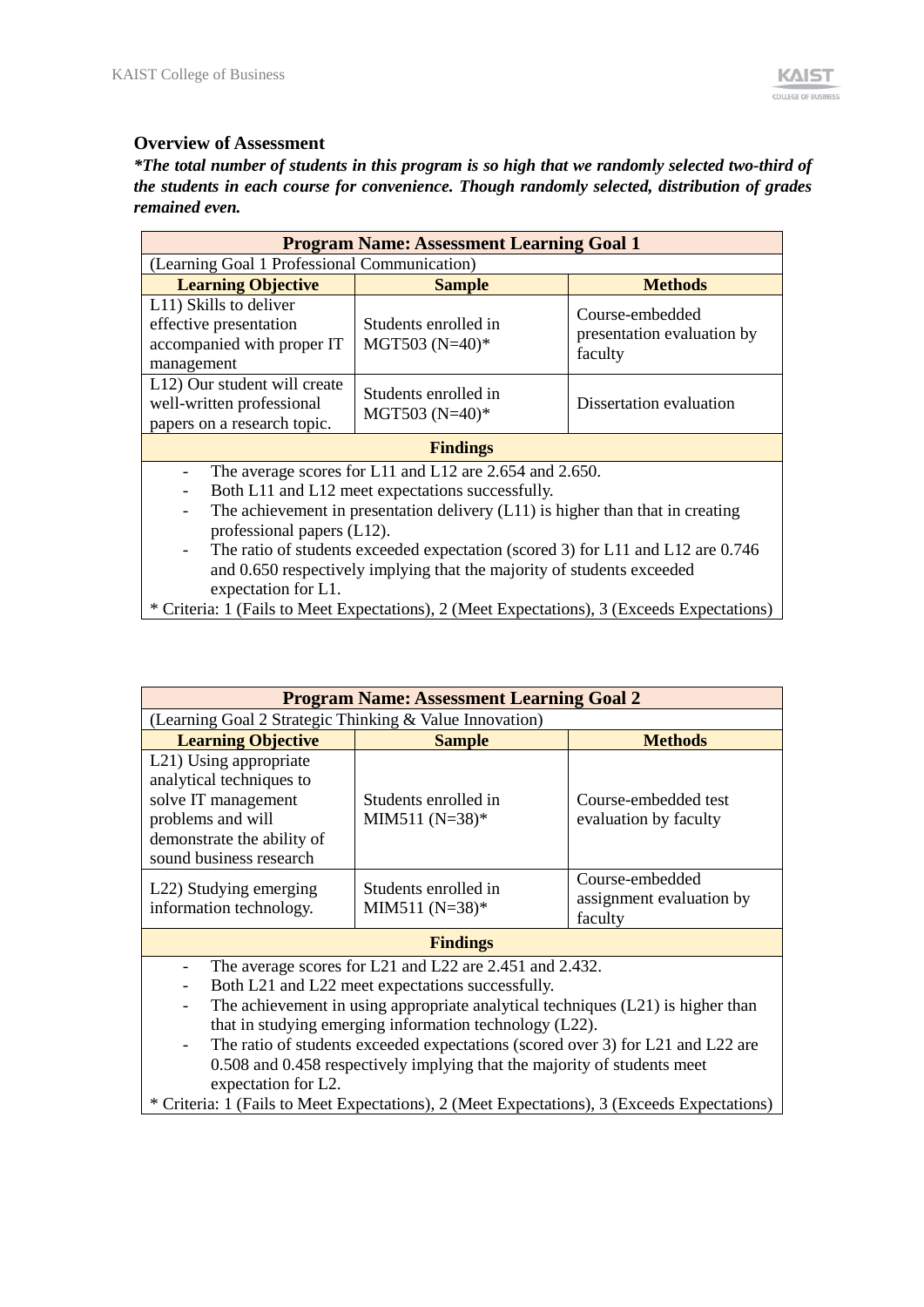| (Learning Goal 3 Domain expertise in IT Management)<br><b>Learning Objective</b>                                                                                                                                                       |                                                                                                                                                                                                                                                    |  |  |  |  |  |  |  |  |  |
|----------------------------------------------------------------------------------------------------------------------------------------------------------------------------------------------------------------------------------------|----------------------------------------------------------------------------------------------------------------------------------------------------------------------------------------------------------------------------------------------------|--|--|--|--|--|--|--|--|--|
| <b>Sample</b>                                                                                                                                                                                                                          | <b>Methods</b>                                                                                                                                                                                                                                     |  |  |  |  |  |  |  |  |  |
| Students enrolled in<br>MIM511 $(N=38)*$                                                                                                                                                                                               | Course-embedded<br>assignment evaluation by<br>faculty                                                                                                                                                                                             |  |  |  |  |  |  |  |  |  |
| Students enrolled in<br>MIM511 $(N=38)*$                                                                                                                                                                                               | Course-embedded<br>assignment evaluation by<br>faculty                                                                                                                                                                                             |  |  |  |  |  |  |  |  |  |
| <b>Findings</b>                                                                                                                                                                                                                        |                                                                                                                                                                                                                                                    |  |  |  |  |  |  |  |  |  |
| The average scores for L31 and L32 are 2.513 and 2.487.<br>Both L31 and L32 meet expectations successfully.<br>to the business problems in the $IT(L32)$ .<br>0.526 and 0.500 respectively implying that the majority of students meet | The achievement in building IT management industry specific knowledge and<br>understand the key issues $(L31)$ is higher than that in applying domain expertise<br>The ratio of students exceeded expectations (scored over 3) for L31 and L32 are |  |  |  |  |  |  |  |  |  |
|                                                                                                                                                                                                                                        | * Criteria: 1 (Fails to Meet Expectations), 2 (Meet Expectations), 3 (Exceeds Expectations)                                                                                                                                                        |  |  |  |  |  |  |  |  |  |

|                                                                                       | <b>Program Name: Assessment Learning Goal 4</b>                                                                                                                                                                                                                                     |                                                        |
|---------------------------------------------------------------------------------------|-------------------------------------------------------------------------------------------------------------------------------------------------------------------------------------------------------------------------------------------------------------------------------------|--------------------------------------------------------|
| (Learning Goal 4 Analytical and Creative Thinking)                                    |                                                                                                                                                                                                                                                                                     |                                                        |
| <b>Learning Objective</b>                                                             | <b>Sample</b>                                                                                                                                                                                                                                                                       | <b>Methods</b>                                         |
| L41) Capability to identify<br>and diagnose<br>management/research<br>problems.       | Students enrolled in<br>MGT503 $(N=40)*$                                                                                                                                                                                                                                            | Course-embedded<br>assignment evaluation by<br>faculty |
| L42) Ability to engage in<br>management research and<br>present findings effectively. | Students enrolled in<br>MGT503 (N=40)*                                                                                                                                                                                                                                              | Dissertation evaluation                                |
|                                                                                       | <b>Findings</b>                                                                                                                                                                                                                                                                     |                                                        |
| $\overline{\phantom{0}}$<br>for $I_4$ .                                               | The average scores for L41 and L42 are 2.707 and 2.675.<br>Both L41 and L42 meet expectations successfully.<br>The ratio of students exceeded expectations (scored 3) for L41 and L42 are 0.707<br>and 0.675 respectively implying that the majority of students exceed expectation |                                                        |
|                                                                                       | * Criteria: 1 (Fails to Meet Expectations), 2 (Meet Expectations), 3 (Exceeds Expectations)                                                                                                                                                                                         |                                                        |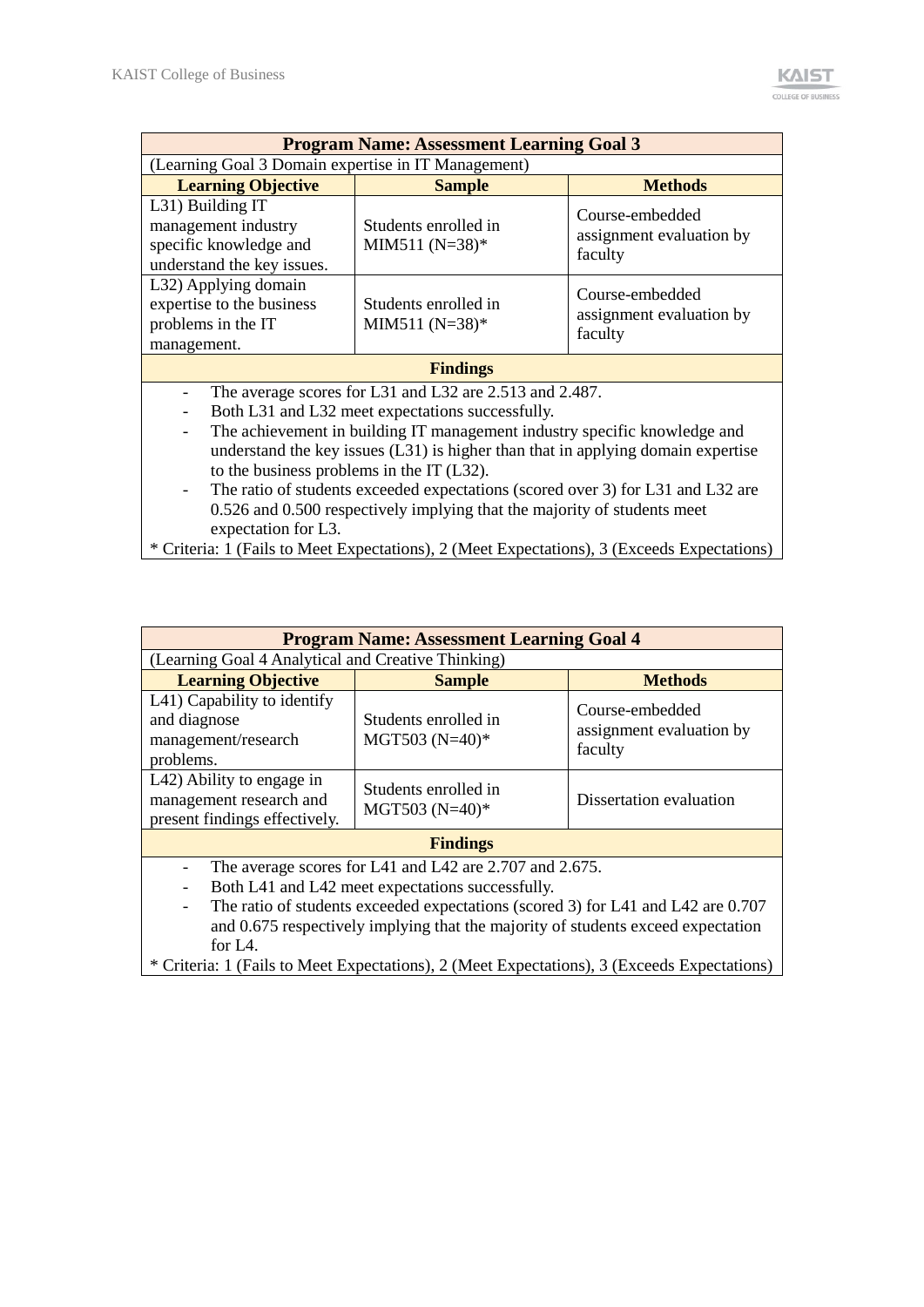

# **Data Analysis and Results**

|                         |                                |                                    |                                                |                              |                                          |                                                           | <b>Assessment Learning Goal 1(L1): MGT503 (N=40)</b> |                                                        |                                     |                                                 |                                           |                                                 |                                   |  |
|-------------------------|--------------------------------|------------------------------------|------------------------------------------------|------------------------------|------------------------------------------|-----------------------------------------------------------|------------------------------------------------------|--------------------------------------------------------|-------------------------------------|-------------------------------------------------|-------------------------------------------|-------------------------------------------------|-----------------------------------|--|
| <b>Learning</b>         |                                |                                    |                                                |                              |                                          |                                                           | <b>L1: Professional Communication</b>                |                                                        |                                     |                                                 |                                           |                                                 |                                   |  |
| Goal                    | L11:                           |                                    |                                                |                              |                                          | Skills to deliver effective presentation accompanied with |                                                      | L12: Our student will create well-written professional |                                     |                                                 |                                           |                                                 |                                   |  |
|                         |                                |                                    |                                                | proper IT management         |                                          |                                                           |                                                      | papers on a research topic.                            |                                     |                                                 |                                           |                                                 |                                   |  |
| <b>Traits</b>           | T1.<br><b>Organiza</b><br>tion | T2.<br><b>Quality</b><br>of slides | <b>T3. Voice</b><br><b>Quality</b><br>and pace | T4.<br><b>Manneris</b><br>ms | <b>T5.</b><br><b>Professio</b><br>nalism | T6. Use<br>of<br>media/ra<br><i>pport</i><br>with         | T7.<br><b>Ability to</b><br>answer<br>question       | T1.<br>Logic<br>and<br>organiza<br>tion                | T <sub>2</sub> .<br><b>Language</b> | <b>T3.</b><br><b>Spelling</b><br>and<br>grammar | T4.<br><b>Develop</b><br>ment of<br>ideas | <b>T5.</b><br><b>Purpose</b><br>and<br>audience | T <sub>6</sub> .<br><b>Format</b> |  |
| <b>Students</b>         |                                |                                    |                                                |                              |                                          | audience                                                  |                                                      |                                                        |                                     |                                                 |                                           |                                                 |                                   |  |
| $\mathbf{1}$            | $\overline{3}$                 | $\overline{3}$                     | 3                                              | $\overline{2}$               | 3                                        | 3                                                         | $\overline{3}$                                       | $\overline{3}$                                         | $\overline{3}$                      | $\overline{2}$                                  | $\overline{2}$                            | $\overline{2}$                                  | $\overline{3}$                    |  |
| $\overline{2}$          | 3                              | $\overline{2}$                     | 3                                              | 3                            | 3                                        | $\overline{3}$                                            | 2                                                    | $\overline{2}$                                         | $\overline{2}$                      | 3                                               | 3                                         | 3                                               | $\mathbf{2}$                      |  |
| $\overline{\mathbf{3}}$ | $\overline{2}$                 | 3                                  | 3                                              | $\overline{2}$               | $\overline{2}$                           | $\overline{2}$                                            | 3                                                    | 3                                                      | $\overline{3}$                      | 3                                               | 3                                         | 3                                               | 3                                 |  |
| $\overline{\mathbf{4}}$ | 3                              | $\overline{2}$                     | 3                                              | $\overline{2}$               | 3                                        | $\overline{2}$                                            | 3                                                    | 3                                                      | 3                                   | $\overline{2}$                                  | 3                                         | $\overline{2}$                                  | 3                                 |  |
| 5                       | 3                              | 3                                  | 3                                              | $\overline{2}$               | 3                                        | 3                                                         | $\overline{3}$                                       | $\overline{3}$                                         | 3                                   | 3                                               | 3                                         | 3                                               | $\sqrt{2}$                        |  |
| 6                       | 3                              | 3                                  | $\overline{2}$                                 | 3                            | 3                                        | 3                                                         | 3                                                    | $\overline{3}$                                         | 3                                   | $\overline{2}$                                  | 3                                         | 3                                               | $\overline{2}$                    |  |
| 7                       | $\overline{3}$                 | 3                                  | 3                                              | $\overline{2}$               | $\overline{2}$                           | $\overline{2}$                                            | $\overline{3}$                                       | $\overline{3}$                                         | $\overline{3}$                      | 3                                               | 3                                         | 3                                               | 3                                 |  |
| 8                       | $\overline{2}$                 | 3                                  | 3                                              | $\overline{2}$               | 3                                        | 3                                                         | 2                                                    | 2                                                      | $\overline{3}$                      | 3                                               | 3                                         | $\overline{2}$                                  | 3                                 |  |
| $\boldsymbol{9}$        | 3                              | 3                                  | 3                                              | $\overline{2}$               | $\overline{2}$                           | $\overline{3}$                                            | 3                                                    | $\overline{3}$                                         | $\overline{2}$                      | $\overline{2}$                                  | 3                                         | 3                                               | 3                                 |  |
| 10                      | $\overline{3}$                 | $\overline{2}$                     | 3                                              | $\overline{2}$               | 3                                        | $\overline{2}$                                            | $\overline{2}$                                       | 2                                                      | $\overline{3}$                      | 3                                               | 3                                         | 3                                               | 3                                 |  |
| 11                      | $\overline{2}$                 | 3                                  | 3                                              | $\overline{2}$               | 3                                        | 3                                                         | $\overline{2}$                                       | $\overline{3}$                                         | 3                                   | $\overline{2}$                                  | $\overline{2}$                            | 3                                               | 3                                 |  |
| 12                      | $\overline{3}$                 | 3                                  | 3                                              | 3                            | 3                                        | 3                                                         | $\overline{2}$                                       | $\overline{3}$                                         | 3                                   | 3                                               | $\overline{2}$                            | $\overline{2}$                                  | $\overline{2}$                    |  |
| 13                      | $\overline{3}$                 | $\overline{2}$                     | 3                                              | $\overline{3}$               | 3                                        | $\overline{2}$                                            | $\overline{3}$                                       | $\overline{2}$                                         | $\overline{3}$                      | $\overline{2}$                                  | 3                                         | 3                                               | $\mathfrak{2}$                    |  |
| 14                      | $\overline{2}$                 | $\overline{2}$                     | 3                                              | $\overline{2}$               | 3                                        | $\overline{2}$                                            | $\overline{3}$                                       | $\overline{3}$                                         | $\overline{3}$                      | 3                                               | $\overline{2}$                            | $\overline{2}$                                  | 3                                 |  |
| 15                      | 3                              | $\overline{2}$                     | 3                                              | 3                            | $\overline{3}$                           | $\overline{2}$                                            | $\overline{2}$                                       | $\overline{3}$                                         | $\overline{3}$                      | $\overline{2}$                                  | $\overline{2}$                            | $\overline{3}$                                  | 3                                 |  |
| 16                      | 3                              | $\overline{2}$                     | 3                                              | $\overline{2}$               | 3                                        | 3                                                         | $\overline{2}$                                       | $\overline{3}$                                         | $\overline{2}$                      | $\overline{2}$                                  | $\overline{2}$                            | 3                                               | $\overline{2}$                    |  |
| 17                      | 3                              | 3                                  | $\overline{3}$                                 | $\overline{2}$               | 3                                        | $\overline{2}$                                            | 3                                                    | $\overline{3}$                                         | $\overline{3}$                      | 3                                               | 3                                         | 3                                               | $\overline{3}$                    |  |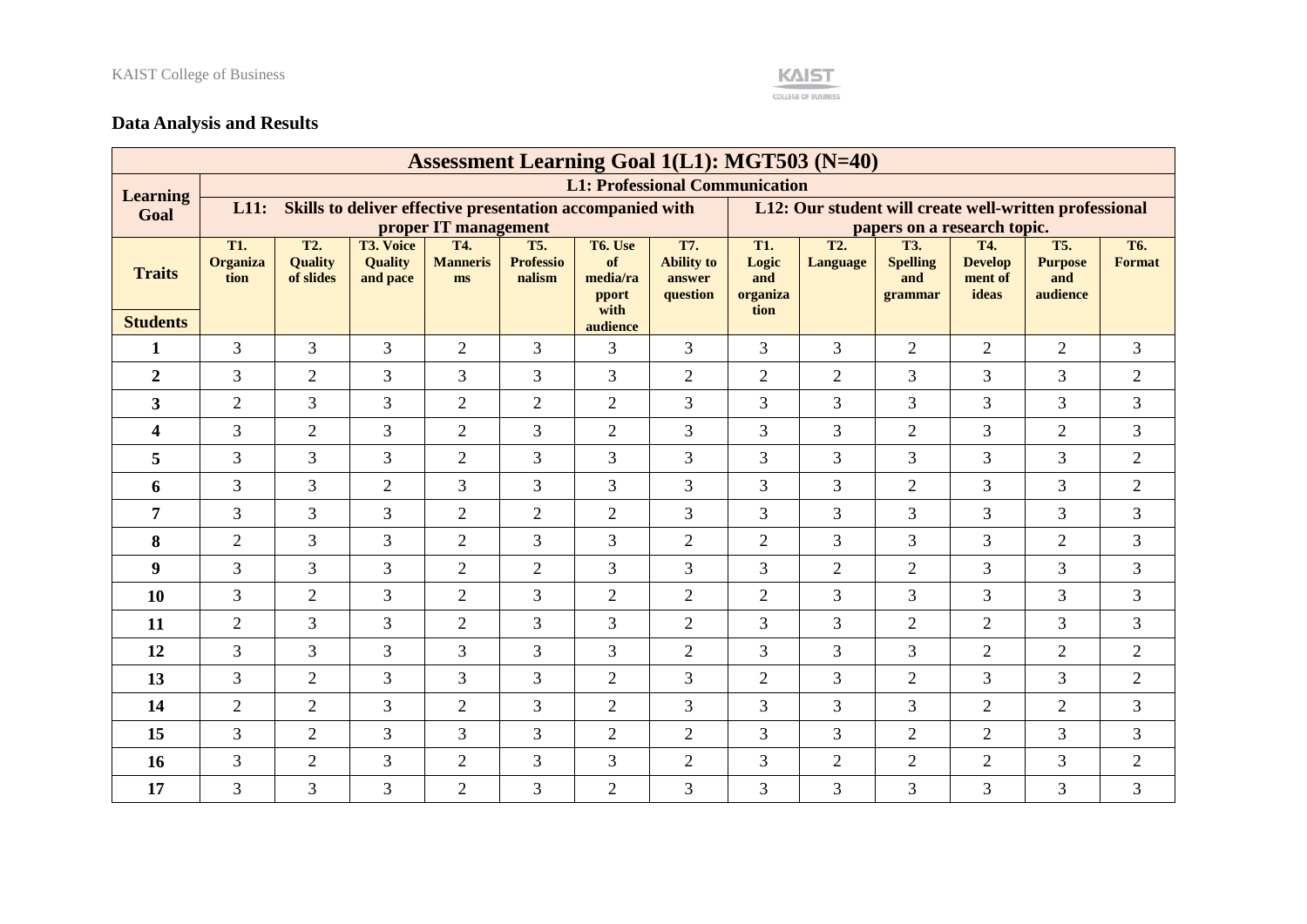**COLLEGE OF BUSINESS** 

| 18           | $\overline{2}$   | 3                | $\overline{2}$          | $\overline{2}$   | 3                | 3                | 3                | $\overline{2}$ | 3                | 3                | $\overline{2}$   | 2              | $\overline{c}$   |
|--------------|------------------|------------------|-------------------------|------------------|------------------|------------------|------------------|----------------|------------------|------------------|------------------|----------------|------------------|
| 19           | $\overline{3}$   | $\overline{2}$   | 3                       | $\overline{3}$   | $\mathbf{2}$     | 3                | $\overline{2}$   | $\overline{2}$ | 3                | $\overline{2}$   | $\overline{2}$   | $\overline{3}$ | $\overline{3}$   |
| 20           | 3                | $\overline{2}$   | 3                       | 3                | 3                | $\overline{2}$   | $\overline{2}$   | $\overline{2}$ | $\overline{3}$   | 2                | 3                | $\overline{3}$ | $\overline{2}$   |
| 21           | 3                | 3                | 3                       | $\overline{2}$   | 3                | 3                | $\overline{2}$   | 3              | $\overline{2}$   | $\mathbf{2}$     | $\overline{2}$   | $\overline{2}$ | 3                |
| 22           | $\overline{2}$   | 3                | 3                       | 3                | 3                | $\overline{2}$   | 3                | 3              | 3                | 3                | 3                | $\overline{2}$ | 3                |
| 23           | 3                | $\overline{2}$   | 3                       | $\overline{2}$   | 3                | 3                | 3                | $\overline{2}$ | 3                | $\overline{2}$   | $\overline{2}$   | $\overline{3}$ | 3                |
| 24           | $\overline{2}$   | 3                | $\overline{2}$          | $\overline{2}$   | $\mathbf{2}$     | 3                | 3                | 3              | 3                | 3                | 3                | 3              | $\overline{2}$   |
| 25           | $\overline{2}$   | 3                | 3                       | 3                | 3                | 3                | $\overline{2}$   | 3              | 3                | 3                | 3                | $\overline{2}$ | 3                |
| 26           | 3                | 3                | 3                       | $\overline{2}$   | 3                | 3                | $\overline{3}$   | $\overline{2}$ | $\overline{3}$   | $\overline{2}$   | $\overline{2}$   | $\overline{3}$ | $\overline{2}$   |
| 27           | 3                | $\overline{2}$   | 3                       | $\overline{2}$   | $\mathbf{2}$     | $\overline{2}$   | 3                | $\overline{2}$ | 3                | 3                | $\overline{2}$   | $\overline{3}$ | 3                |
| 28           | $\overline{3}$   | $\overline{2}$   | $\overline{3}$          | 3                | 3                | 3                | $\overline{2}$   | 3              | $\overline{3}$   | $\overline{2}$   | $\overline{2}$   | 2              | 3                |
| 29           | $\overline{3}$   | $\overline{2}$   | 3                       | $\overline{2}$   | $\mathbf{2}$     | 3                | 3                | $\overline{2}$ | $\overline{2}$   | 3                | 3                | $\overline{3}$ | 3                |
| 30           | $\overline{3}$   | 3                | 3                       | $\overline{2}$   | 3                | $\overline{2}$   | 3                | $\overline{3}$ | 3                | $\mathfrak{Z}$   | 3                | 3              | $\overline{2}$   |
| 31           | 3                | 3                | 3                       | 3                | 3                | $\mathfrak{Z}$   | 3                | 3              | $\overline{2}$   | $\overline{2}$   | 3                | $\overline{2}$ | 3                |
| 32           | $\overline{3}$   | $\overline{c}$   | $\mathfrak{Z}$          | 3                | 3                | 3                | 3                | $\overline{2}$ | 3                | $\overline{2}$   | $\mathfrak{Z}$   | $\overline{3}$ | 3                |
| 33           | 3                | 3                | 3                       | 3                | 3                | $\overline{2}$   | $\overline{2}$   | 3              | 3                | $\overline{2}$   | 3                | 3              | 3                |
| 34           | 3                | 3                | 3                       | 3                | 3                | $\overline{2}$   | 3                | 3              | $\overline{3}$   | $\overline{2}$   | $\overline{2}$   | $\overline{2}$ | 3                |
| 35           | 3                | $\overline{2}$   | 3                       | $\mathbf{2}$     | $\mathbf{2}$     | $\mathfrak{2}$   | $\sqrt{2}$       | 3              | 3                | 3                | 3                | $\overline{3}$ | $\overline{c}$   |
| 36           | 3                | 3                | 3                       | $\mathbf{2}$     | 3                | 3                | $\overline{2}$   | 3              | 3                | 3                | 3                | 3              | 3                |
| 37           | $\overline{2}$   | 3                | 3                       | 3                | 3                | $\overline{2}$   | 3                | $\overline{2}$ | 3                | 3                | 3                | 3              | 3                |
| 38           | $\overline{3}$   | 3                | $\mathfrak{2}$          | 3                | 3                | $\sqrt{2}$       | 3                | 3              | $\overline{3}$   | 3                | 3                | $\overline{2}$ | $\overline{c}$   |
| 39           | $\overline{3}$   | 3                | $\overline{3}$          | $\overline{2}$   | 3                | 3                | $\overline{2}$   | 3              | $\overline{3}$   | $\mathbf{2}$     | $\overline{2}$   | $\overline{2}$ | $\overline{3}$   |
| 40           | $\overline{2}$   | $\overline{2}$   | 3                       | $\overline{2}$   | 3                | $\overline{2}$   | $\overline{2}$   | $\overline{2}$ | 3                | 3                | $\overline{2}$   | $\overline{2}$ | $\overline{2}$   |
| # of 3 point | 30               | 24               | 36                      | 16               | 32               | 22               | 23               | 26             | 34               | 21               | 24               | 25             | 26               |
| # of 2 point | 10               | 16               | $\overline{\mathbf{4}}$ | 24               | 8                | 18               | 17               | 14             | 6                | 19               | 16               | 15             | 14               |
| # of 1 point | $\boldsymbol{0}$ | $\boldsymbol{0}$ | $\boldsymbol{0}$        | $\boldsymbol{0}$ | $\boldsymbol{0}$ | $\boldsymbol{0}$ | $\boldsymbol{0}$ | $\mathbf{0}$   | $\boldsymbol{0}$ | $\boldsymbol{0}$ | $\boldsymbol{0}$ | $\mathbf{0}$   | $\boldsymbol{0}$ |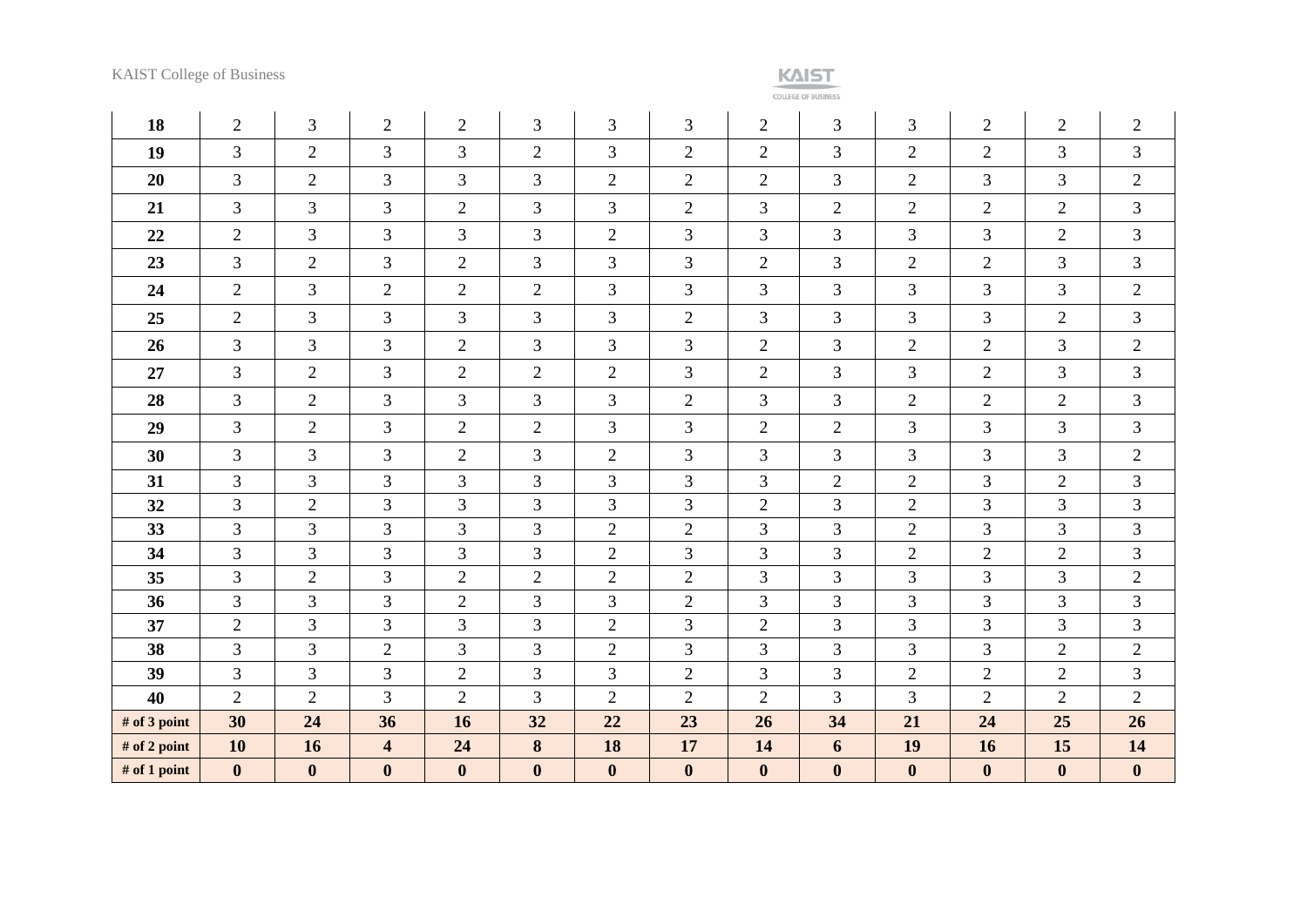|                                | <b>KAIST</b><br><b>KAIST College of Business</b><br><b>COLLEGE OF BUSINESS</b> |       |       |       |       |       |       |       |       |       |       |       |       |
|--------------------------------|--------------------------------------------------------------------------------|-------|-------|-------|-------|-------|-------|-------|-------|-------|-------|-------|-------|
| <b>Total</b><br><b>Score</b>   | 110                                                                            | 104   | 116   | 96    | 112   | 102   | 103   | 106   | 114   | 101   | 104   | 105   | 106   |
| <b>Average</b>                 | 2.750                                                                          | 2.600 | 2.900 | 2.400 | 2.800 | 2.550 | 2.575 | 2.650 | 2.850 | 2.525 | 2.600 | 2.625 | 2.650 |
| <b>Total</b><br><b>Average</b> |                                                                                |       |       | 2.654 |       |       |       | 2.650 |       |       |       |       |       |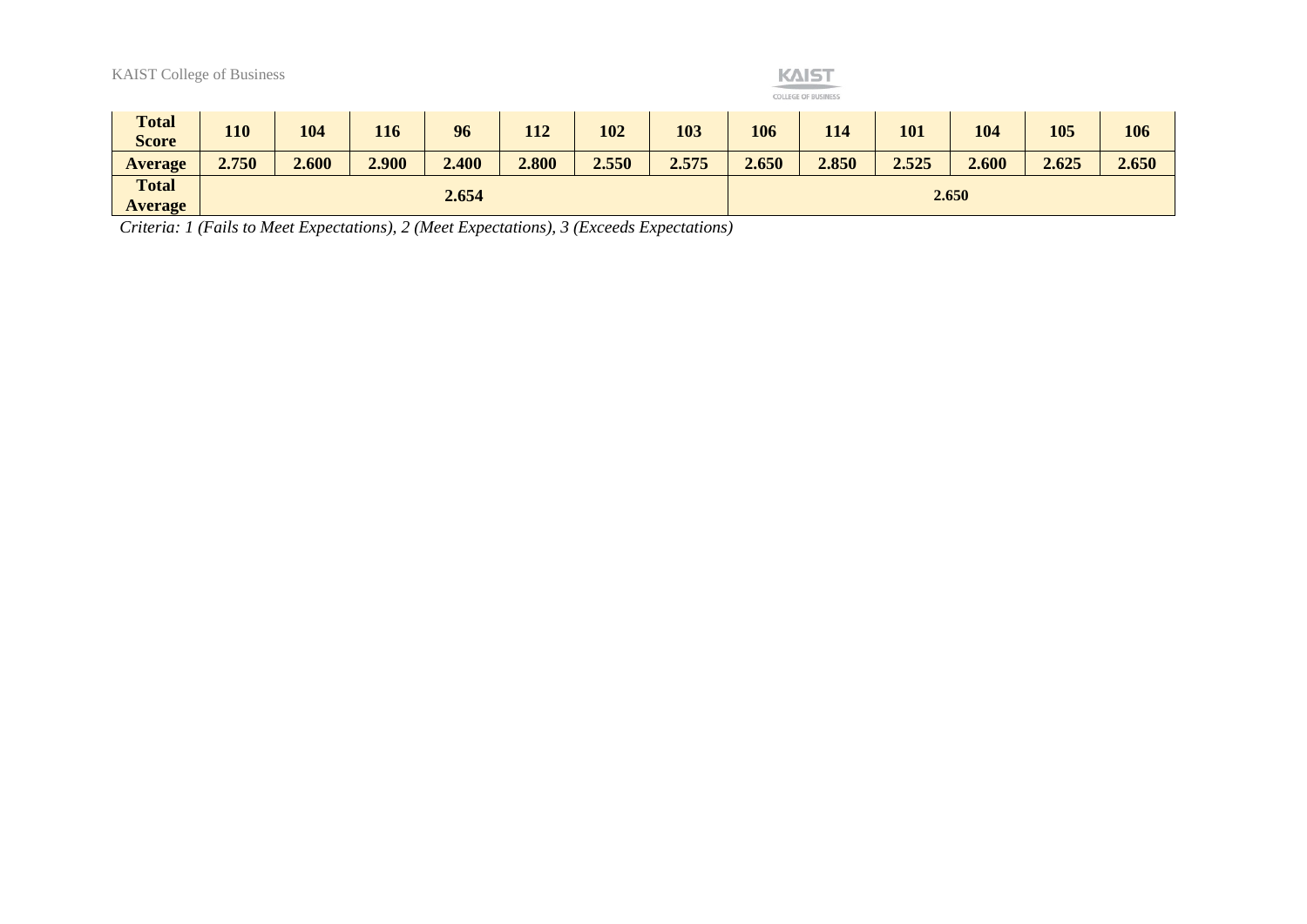

|                 | <b>Assessment Learning Goal 2(L2): MIM511 (N=38)</b> |                                                                                                              |                           |                             |                                 |                        |                        |                                                         |                                      |                                   |                          |                                  |  |
|-----------------|------------------------------------------------------|--------------------------------------------------------------------------------------------------------------|---------------------------|-----------------------------|---------------------------------|------------------------|------------------------|---------------------------------------------------------|--------------------------------------|-----------------------------------|--------------------------|----------------------------------|--|
| <b>Learning</b> |                                                      |                                                                                                              |                           |                             |                                 |                        |                        | L2: Strategic Thinking & Value Innovation               |                                      |                                   |                          |                                  |  |
| Goal            | L21:                                                 | Using appropriate analytical techniques to solve IT management                                               |                           |                             |                                 |                        |                        | L22:<br><b>Studying emerging information technology</b> |                                      |                                   |                          |                                  |  |
| <b>Traits</b>   | <b>T1. Factual</b><br>knowledge                      | problems and will demonstrate the ability of sound business research<br>T <sub>2</sub><br><b>Application</b> | T3.<br><b>Application</b> | T4.<br><b>Identificatio</b> | <b>T5.</b><br><b>Generation</b> | T6.<br><b>Recommen</b> | T7.<br><b>Business</b> | T1.<br><b>Consideratio</b>                              | T <sub>2</sub> .<br><b>Managemen</b> | <b>T3.</b><br><b>Intellectual</b> | T4.<br><b>Horizontal</b> | <b>T5. Vertical</b><br>synthesis |  |
|                 |                                                      | of strategic<br>analytical                                                                                   | of financial<br>analysis  | n of<br>problem/iss         | of<br><b>alternatives</b>       | dations                | research               | $\mathbf n$                                             | t principle                          | sensitivity                       | synthesis                |                                  |  |
| <b>Students</b> |                                                      | tool                                                                                                         |                           | ues                         |                                 |                        |                        |                                                         |                                      |                                   |                          |                                  |  |
| 1               | $\overline{2}$                                       | 3                                                                                                            | $\mathbf{1}$              | $\overline{2}$              | 3                               | 3                      | $\overline{3}$         | $\overline{2}$                                          | 3                                    | $\overline{2}$                    | 2                        | 3                                |  |
| $\overline{2}$  | $\overline{2}$                                       | $\overline{2}$                                                                                               | $\overline{2}$            | 3                           | 3                               | 3                      | $\overline{3}$         | $\overline{2}$                                          | $\overline{2}$                       | 3                                 | $\overline{2}$           | $\overline{2}$                   |  |
| 3               | 3                                                    | 3                                                                                                            | $\mathbf{1}$              | 3                           | $\overline{2}$                  | $\overline{2}$         | 2                      | 3                                                       | 3                                    | $\overline{2}$                    | 2                        | 2                                |  |
| 4               | $\overline{2}$                                       | 3                                                                                                            | 1                         | 3                           | 3                               | 3                      | $\overline{2}$         | $\overline{2}$                                          | $\overline{2}$                       | $\overline{2}$                    | $\overline{2}$           | 3                                |  |
| 5               | $\overline{2}$                                       | $\overline{2}$                                                                                               | $\overline{2}$            | $\mathfrak{Z}$              | 3                               | $\overline{3}$         | $\overline{2}$         | $\overline{2}$                                          | 1                                    | $\overline{2}$                    | $\overline{2}$           | $\overline{2}$                   |  |
| 6               | $\overline{2}$                                       | $\overline{2}$                                                                                               | $\overline{2}$            | 3                           | 3                               | 3                      | $\overline{2}$         | $\overline{2}$                                          | $\overline{2}$                       | $\overline{2}$                    | $\overline{2}$           | $\overline{2}$                   |  |
| 7               | $\overline{3}$                                       | $\overline{2}$                                                                                               | $\overline{2}$            | 3                           | 3                               | $\overline{2}$         | $\overline{3}$         | $\overline{2}$                                          | 3                                    | 3                                 | $\overline{3}$           | 3                                |  |
| 8               | 3                                                    | 3                                                                                                            | $\mathbf{2}$              | 3                           | $\overline{2}$                  | 3                      | 3                      | $\overline{3}$                                          | $\overline{2}$                       | 3                                 | 3                        | $\overline{2}$                   |  |
| 9               | 3                                                    | 3                                                                                                            | $\overline{2}$            | $\overline{2}$              | 3                               | $\overline{2}$         | $\overline{2}$         | 3                                                       | $\overline{2}$                       | $\overline{2}$                    | 3                        | $\overline{2}$                   |  |
| 10              | 1                                                    | $\overline{2}$                                                                                               | $\overline{2}$            | $\overline{2}$              | $\overline{2}$                  | 3                      | $\overline{2}$         | $\overline{2}$                                          | $\overline{2}$                       | $\overline{2}$                    | $\overline{2}$           | $\overline{2}$                   |  |
| 11              | $\overline{2}$                                       | 3                                                                                                            | 3                         | $\overline{2}$              | 3                               | $\overline{2}$         | $\overline{2}$         | $\overline{2}$                                          | 3                                    | $\overline{2}$                    | $\overline{3}$           | 3                                |  |
| 12              | $\overline{2}$                                       | $\overline{2}$                                                                                               | 1                         | $\overline{2}$              | $\overline{2}$                  | $\overline{2}$         | $\overline{2}$         | $\overline{2}$                                          | 3                                    | $\overline{2}$                    | 3                        | 3                                |  |
| 13              | $\overline{3}$                                       | $\overline{2}$                                                                                               | $\overline{2}$            | 3                           | 3                               | 3                      | 3                      | 3                                                       | $\overline{2}$                       | 3                                 | $\overline{2}$           | 3                                |  |
| 14              | 1                                                    | $\overline{2}$                                                                                               | 1                         | $\overline{2}$              | 1                               | 1                      | $\overline{2}$         | $\overline{2}$                                          | $\overline{2}$                       | 3                                 | 3                        | $\overline{2}$                   |  |
| 15              | $\overline{2}$                                       | $\overline{2}$                                                                                               | $\overline{2}$            | $\overline{2}$              | $\overline{2}$                  | $\overline{2}$         | $\overline{2}$         | $\overline{2}$                                          | $\overline{2}$                       | $\overline{2}$                    | 3                        | 3                                |  |
| <b>16</b>       | $\overline{2}$                                       | $\overline{2}$                                                                                               | $\overline{2}$            | 1                           | $\mathfrak{2}$                  | $\overline{2}$         | 3                      | $\mathbf{1}$                                            | 1                                    | $\overline{2}$                    | $\overline{2}$           | $\overline{2}$                   |  |
| 17              | 3                                                    | $\overline{2}$                                                                                               | $\overline{2}$            | 3                           | 3                               | 3                      | 3                      | 3                                                       | 3                                    | 3                                 | 3                        | $\overline{2}$                   |  |
| 18              | $\overline{2}$                                       | $\overline{2}$                                                                                               | 3                         | $\overline{2}$              | $\overline{2}$                  | $\overline{2}$         | $\overline{2}$         | 3                                                       | $\overline{2}$                       | 3                                 | $\overline{2}$           | $\overline{2}$                   |  |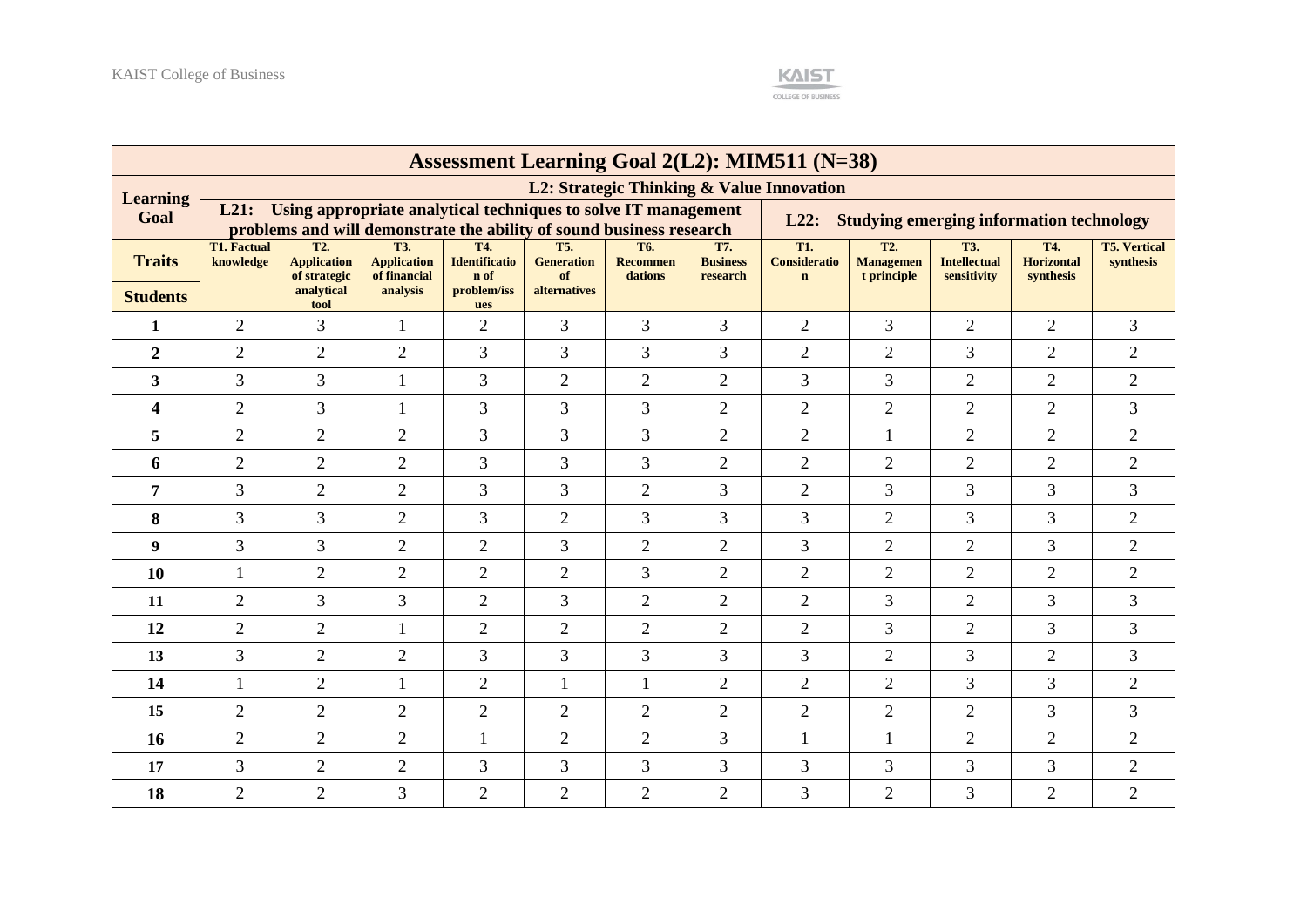**COLLEGE OF BUSINESS** 

| 19                           | $\overline{2}$          | $\overline{2}$ | $\overline{3}$ | 3              | $\overline{3}$ | 3              | $\overline{2}$   | 3              | 3              | 3              | 3              | $\mathbf{2}$   |
|------------------------------|-------------------------|----------------|----------------|----------------|----------------|----------------|------------------|----------------|----------------|----------------|----------------|----------------|
| 20                           | $\overline{3}$          | $\overline{3}$ | $\overline{2}$ | 3              | $\overline{2}$ | 3              | 3                | 3              | 3              | 3              | 3              | $\overline{3}$ |
| 21                           | $\overline{2}$          | $\mathbf{1}$   | $\mathbf{1}$   | $\overline{2}$ | $\mathbf{1}$   | $\overline{2}$ | $\overline{2}$   | $\mathbf{2}$   | $\mathbf{1}$   | $\overline{2}$ | $\mathbf{1}$   | $\overline{2}$ |
| 22                           | 2                       | 3              | 3              | 3              | 3              | 3              | $\overline{2}$   | 3              | $\overline{3}$ | 3              | 3              | $\mathfrak{Z}$ |
| 23                           | $\overline{3}$          | 3              | $\mathbf{2}$   | 3              | $\overline{3}$ | 3              | 3                | 3              | 3              | $\overline{3}$ | $\overline{2}$ | $\overline{2}$ |
| 24                           | 2                       | $\overline{3}$ | $\overline{2}$ | 3              | $\overline{3}$ | 3              | $\overline{3}$   | 3              | 3              | 3              | $\overline{2}$ | $\mathfrak{Z}$ |
| 25                           | $\overline{3}$          | $\overline{2}$ | $\mathfrak{Z}$ | 3              | $\overline{3}$ | $\overline{2}$ | 3                | $\mathbf{2}$   | 3              | 3              | $\mathfrak{Z}$ | $\mathfrak{Z}$ |
| 26                           | $\overline{3}$          | $\overline{2}$ | 3              | 3              | $\overline{3}$ | 3              | 3                | 3              | 3              | $\overline{2}$ | $\overline{2}$ | $\overline{2}$ |
| 27                           | $\overline{2}$          | 3              | $\overline{2}$ | $\overline{2}$ | $\overline{3}$ | 3              | 3                | $\overline{2}$ | 3              | 3              | $\overline{2}$ | $\overline{3}$ |
| 28                           | $\overline{2}$          | 3              | 3              | $\mathbf{2}$   | 3              | $\overline{2}$ | $\mathbf{2}$     | $\sqrt{2}$     | 3              | $\sqrt{2}$     | $\mathbf{2}$   | $\overline{2}$ |
| 29                           | $\overline{3}$          | $\overline{2}$ | 3              | $\overline{c}$ | $\overline{2}$ | $\overline{2}$ | $\overline{2}$   | $\overline{2}$ | $\overline{3}$ | $\overline{3}$ | 3              | $\overline{2}$ |
| 30                           | $\overline{3}$          | 3              | 3              | 3              | 3              | 3              | $\overline{3}$   | 3              | 3              | $\overline{3}$ | $\overline{2}$ | $\overline{2}$ |
| 31                           | $\overline{3}$          | $\overline{3}$ | 3              | 3              | $\overline{3}$ | 3              | $\overline{3}$   | 3              | 3              | $\overline{3}$ | $\overline{2}$ | 3              |
| 32                           | $\overline{3}$          | $\overline{2}$ | $\overline{2}$ | $\mathbf{2}$   | $\overline{2}$ | 3              | $\overline{2}$   | $\overline{2}$ | $\overline{2}$ | $\overline{2}$ | 3              | $\overline{2}$ |
| 33                           | $\overline{3}$          | $\sqrt{2}$     | $\mathfrak{Z}$ | $\mathbf{2}$   | $\overline{2}$ | 3              | $\mathbf{2}$     | $\mathfrak{Z}$ | $\mathbf{2}$   | $\sqrt{2}$     | $\mathbf{2}$   | $\overline{2}$ |
| 34                           | $\mathbf{1}$            | $\sqrt{2}$     | $\mathbf{1}$   | $\mathbf{2}$   | $\mathbf{2}$   | $\overline{2}$ | $\overline{2}$   | $\mathfrak{2}$ | $\sqrt{2}$     | $\overline{2}$ | $\overline{2}$ | $\mathbf{2}$   |
| 35                           | $\overline{2}$          | 3              | $\overline{2}$ | 3              | $\overline{2}$ | 3              | 3                | $\overline{2}$ | $\overline{2}$ | $\overline{2}$ | $\overline{2}$ | $\overline{2}$ |
| 36                           | $\overline{3}$          | 3              | 3              | 3              | $\overline{3}$ | 3              | 3                | 3              | 3              | $\sqrt{2}$     | $\sqrt{2}$     | 3              |
| 37                           | $\overline{3}$          | 3              | $\mathfrak{2}$ | 3              | $\overline{3}$ | 3              | $\overline{2}$   | 3              | $\overline{2}$ | 3              | 3              | $\mathfrak{Z}$ |
| 38                           | $\overline{3}$          | $\overline{3}$ | 3              | $\overline{2}$ | $\overline{3}$ | $\overline{3}$ | $\overline{3}$   | 3              | $\overline{2}$ | $\overline{2}$ | $\overline{3}$ | $\overline{3}$ |
| # of $3$<br>point            | 18                      | 18             | 13             | 21             | 23             | 24             | 18               | 18             | 19             | 18             | 16             | 16             |
| # of $2$<br>point            | 17                      | 19             | 18             | 16             | 13             | 13             | 20               | 19             | <b>16</b>      | 20             | 21             | 22             |
| # of $1$<br>point            | $\overline{\mathbf{3}}$ | $\mathbf{1}$   | $\overline{7}$ | $\mathbf{1}$   | $\overline{2}$ | $\mathbf{1}$   | $\boldsymbol{0}$ | $\mathbf{1}$   | $\mathbf{3}$   | $\mathbf{0}$   | $\mathbf{1}$   | $\mathbf{0}$   |
| <b>Total</b><br><b>Score</b> | 91                      | 93             | 82             | 96             | 97             | 99             | 94               | 93             | 92             | 94             | 91             | 92             |
| <b>Average</b>               | 2.395                   | 2.447          | 2.158          | 2.526          | 2.553          | 2.605          | 2.474            | 2.447          | 2.421          | 2.474          | 2.395          | 2.421          |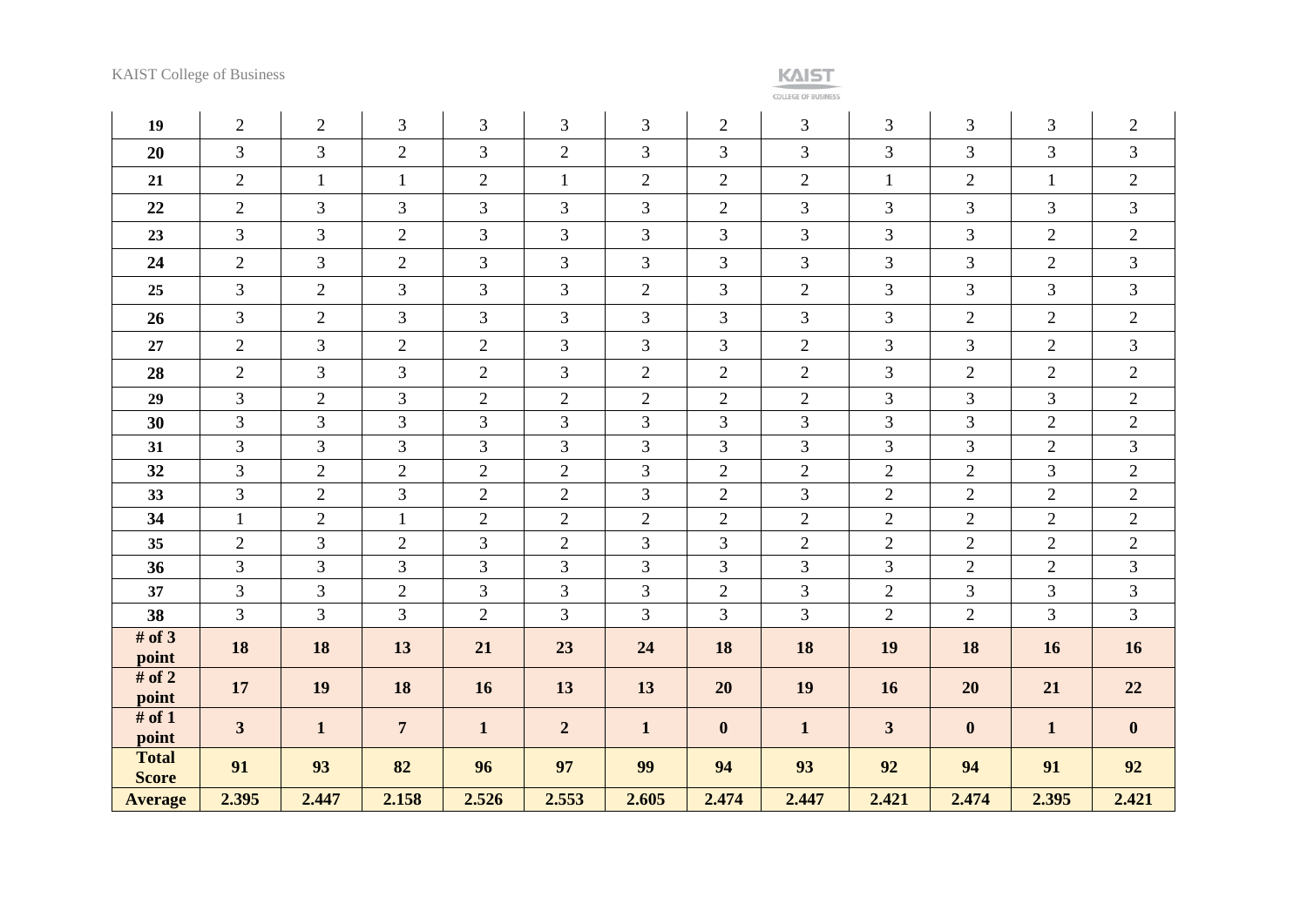| <b>Total</b><br><b>Average</b> | 2.451                            | 2.432                                                                       |
|--------------------------------|----------------------------------|-----------------------------------------------------------------------------|
|                                | <b>KAIST College of Business</b> | <b>KAIST</b><br><b>STERN TO AND THE STATE</b><br><b>COLLEGE OF BUSINESS</b> |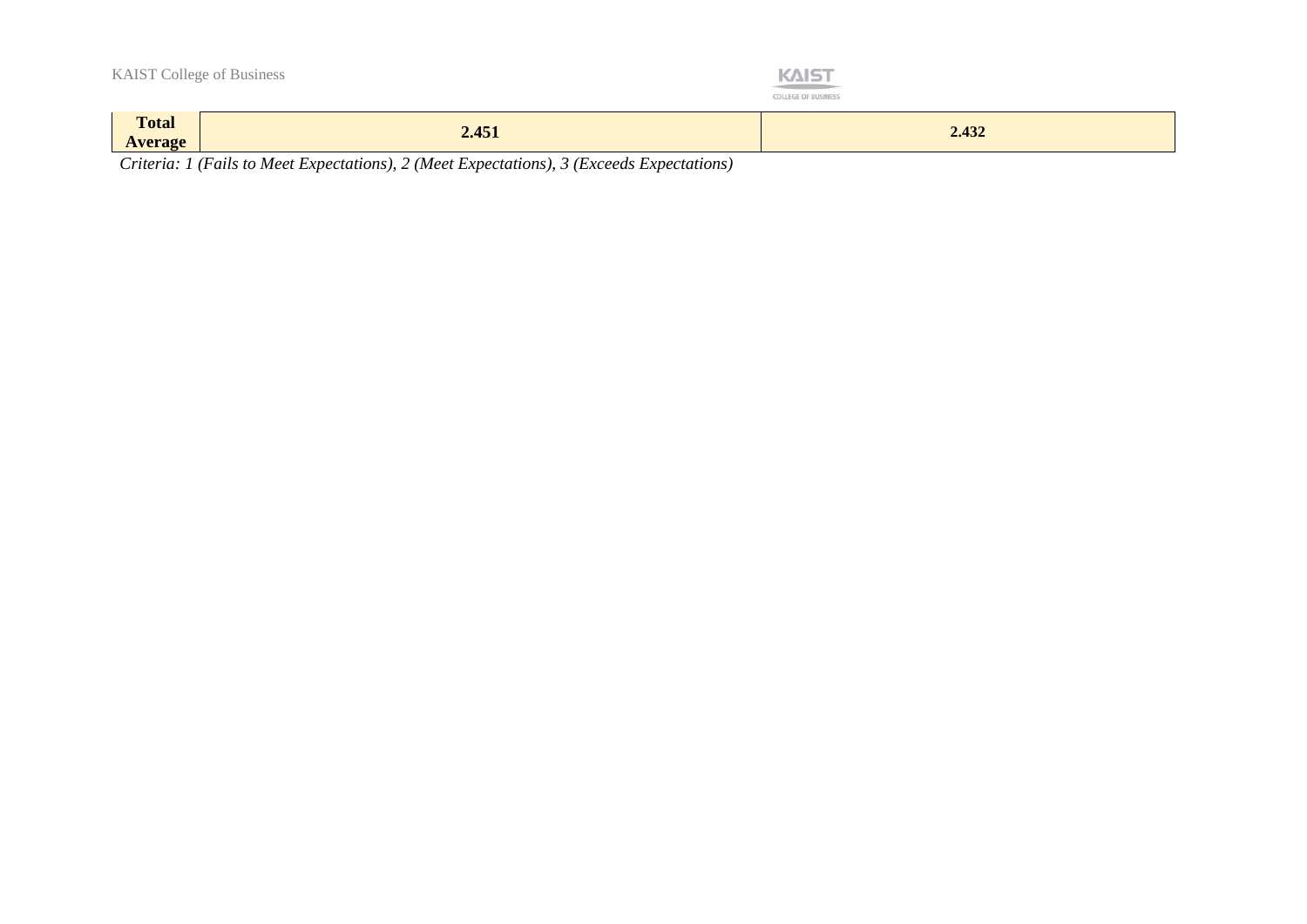

| <b>Assessment Learning Goal 3(L31): MIM511 (N=38)</b> |                             |                                                                                          |                                                                                 |                                |  |  |  |  |  |  |
|-------------------------------------------------------|-----------------------------|------------------------------------------------------------------------------------------|---------------------------------------------------------------------------------|--------------------------------|--|--|--|--|--|--|
| <b>Learning</b>                                       |                             | L3: Domain expertise in IT Management                                                    |                                                                                 |                                |  |  |  |  |  |  |
| Goal                                                  |                             | L31: Building IT management industry specific knowledge<br>and understand the key issues | L32: Applying domain expertise to the business problems in<br>the IT management |                                |  |  |  |  |  |  |
| <b>Traits</b>                                         | T1. Build industry specific | <b>T2. Understand the key issues</b>                                                     | T1. Apply industry specific                                                     | <b>T2. Recommend solutions</b> |  |  |  |  |  |  |
| <b>Students</b>                                       | knowledge                   | of business environment                                                                  | knowledge to a specific<br>problem                                              | using structured approach      |  |  |  |  |  |  |
| 1                                                     | $\overline{2}$              | 3                                                                                        | 3                                                                               | 3                              |  |  |  |  |  |  |
| $\overline{2}$                                        | 3                           | $\overline{2}$                                                                           | $\overline{2}$                                                                  | 3                              |  |  |  |  |  |  |
| 3                                                     | $\mathfrak{2}$              | 3                                                                                        | $\overline{2}$                                                                  | $\overline{2}$                 |  |  |  |  |  |  |
| 4                                                     |                             | $\overline{2}$                                                                           | $\overline{2}$                                                                  | $\overline{2}$                 |  |  |  |  |  |  |
| 5                                                     | $\mathfrak{2}$              | $\overline{2}$                                                                           | $\overline{3}$                                                                  | 3                              |  |  |  |  |  |  |
| 6                                                     | $\overline{2}$              | $\overline{2}$                                                                           | $\overline{2}$                                                                  | $\overline{2}$                 |  |  |  |  |  |  |
| 7                                                     | 3                           | 3                                                                                        | $\overline{2}$                                                                  | $\overline{2}$                 |  |  |  |  |  |  |
| 8                                                     | 3                           | $\overline{2}$                                                                           | 3                                                                               | 3                              |  |  |  |  |  |  |
| 9                                                     | $\overline{2}$              | $\overline{2}$                                                                           | $\overline{2}$                                                                  | $\overline{2}$                 |  |  |  |  |  |  |
| 10                                                    | $\overline{2}$              | $\overline{2}$                                                                           | $\overline{2}$                                                                  | 3                              |  |  |  |  |  |  |
| 11                                                    | $\mathfrak{2}$              | $\overline{2}$                                                                           | 3                                                                               | $\overline{2}$                 |  |  |  |  |  |  |
| 12                                                    | 3                           | 3                                                                                        | $\overline{2}$                                                                  | $\overline{2}$                 |  |  |  |  |  |  |
| 13                                                    | $\overline{2}$              | 3                                                                                        | 3                                                                               | 3                              |  |  |  |  |  |  |
| 14                                                    | $\overline{2}$              | $\overline{2}$                                                                           | $\overline{2}$                                                                  | $\overline{2}$                 |  |  |  |  |  |  |
| 15                                                    | $\mathfrak{2}$              | $\mathfrak{2}$                                                                           | 3                                                                               | 3                              |  |  |  |  |  |  |
| 16                                                    | $\overline{2}$              | $\overline{2}$                                                                           | $\overline{2}$                                                                  | $\overline{2}$                 |  |  |  |  |  |  |
| 17                                                    | $\mathfrak{2}$              | 3                                                                                        | $\overline{3}$                                                                  | 3                              |  |  |  |  |  |  |
| 18                                                    | $\overline{2}$              | $\overline{2}$                                                                           | $\mathfrak{D}$                                                                  | $\overline{2}$                 |  |  |  |  |  |  |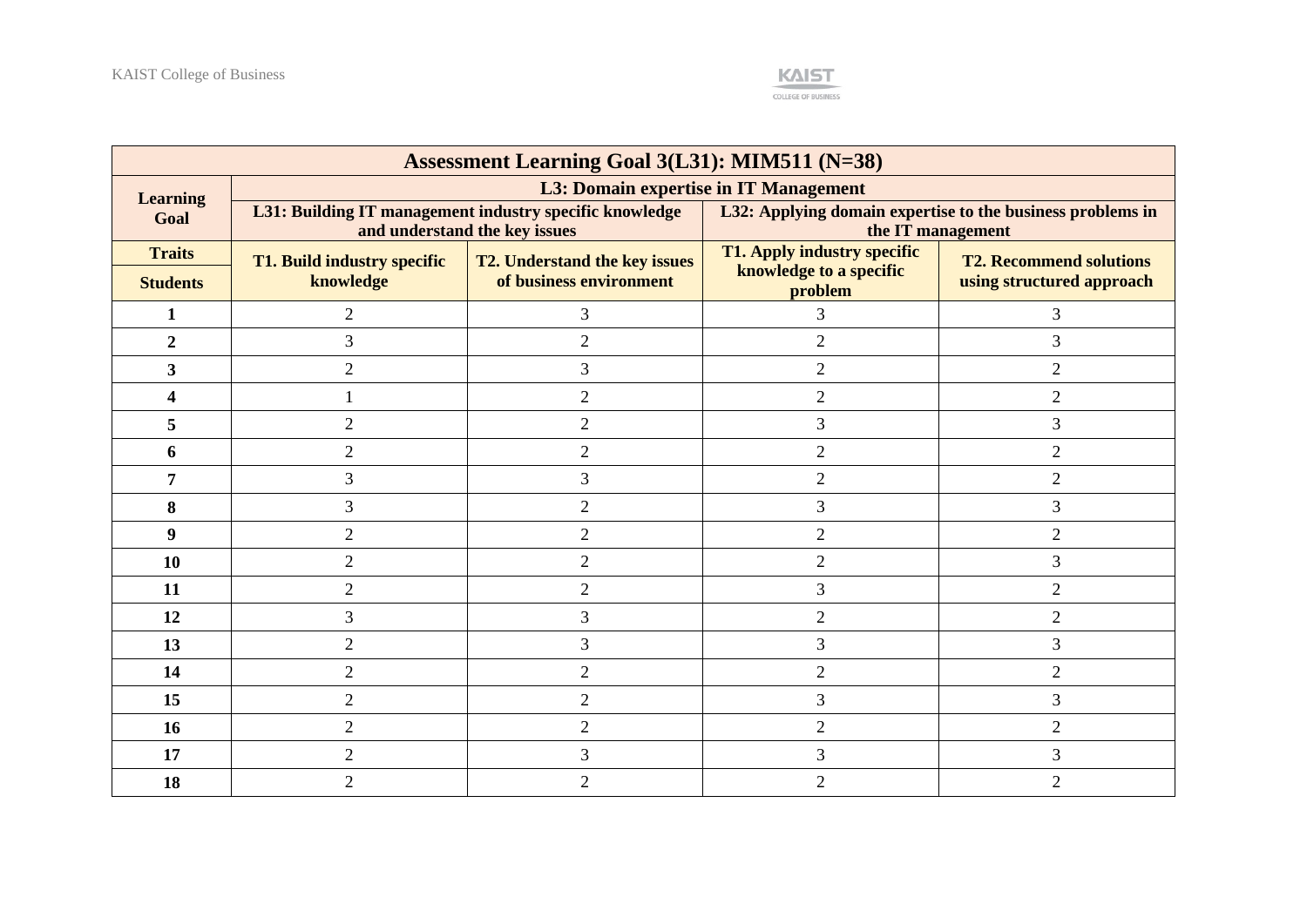**KAIST** 

COLLEGE OF BUSINESS

| 19                   | $\mathfrak{Z}$ | 3                | $\mathfrak{Z}$ | $\mathfrak{Z}$ |  |  |
|----------------------|----------------|------------------|----------------|----------------|--|--|
| 20                   | $\overline{2}$ | $\overline{3}$   | $\overline{3}$ | $\mathfrak{Z}$ |  |  |
| 21                   | $\overline{2}$ | $\overline{2}$   | $\overline{2}$ | $\overline{2}$ |  |  |
| $22\,$               | $\overline{3}$ | $\mathfrak{Z}$   | $\mathfrak{Z}$ | $\mathfrak{Z}$ |  |  |
| 23                   | $\overline{3}$ | 3                | $\mathfrak{Z}$ | $\mathfrak{Z}$ |  |  |
| 24                   | $\overline{3}$ | $\overline{3}$   | 3              | $\mathfrak{Z}$ |  |  |
| 25                   | $\overline{2}$ | $\overline{3}$   | 3              | $\mathfrak{Z}$ |  |  |
| 26                   | $\mathfrak{Z}$ | $\overline{2}$   | $\overline{c}$ | $\sqrt{2}$     |  |  |
| 27                   | $\overline{3}$ | $\overline{3}$   | $\mathfrak{Z}$ | $\overline{c}$ |  |  |
| 28                   | $\overline{c}$ | $\overline{3}$   | $\mathfrak{Z}$ | $\overline{c}$ |  |  |
| 29                   | 3              | $\overline{3}$   | $\overline{3}$ | $\mathfrak{Z}$ |  |  |
| 30                   | 3              | 3                | $\overline{2}$ | 3              |  |  |
| 31                   | $\overline{3}$ | 3                | $\overline{3}$ | 3              |  |  |
| 32                   | $\overline{2}$ | 3                | $\overline{2}$ | $\overline{c}$ |  |  |
| 33                   | $\overline{3}$ | $\overline{2}$   | $\overline{3}$ | $\overline{c}$ |  |  |
| 34                   | 3              | $\overline{2}$   | $\mathbf{1}$   | $\overline{2}$ |  |  |
| 35                   | $\overline{3}$ | $\overline{3}$   | $\overline{2}$ | $\overline{c}$ |  |  |
| 36                   | $\overline{3}$ | $\overline{3}$   | $\overline{2}$ | 3              |  |  |
| 37                   | 3              | 3                | $\overline{3}$ | $\overline{c}$ |  |  |
| 38                   | $\overline{2}$ | $\overline{3}$   | $\overline{2}$ | 3              |  |  |
| # of 3 points        | 18             | 22               | 19             | 19             |  |  |
| # of 2 point         | 19             | 16               | 18             | 19             |  |  |
| # of 1 point         | $\mathbf{1}$   | $\boldsymbol{0}$ | $\mathbf{1}$   | $\bf{0}$       |  |  |
| <b>Total Score</b>   | 93             | 98               | 94             | 95             |  |  |
| <b>Average</b>       | 2.447          | 2.579            | 2.474          | 2.500          |  |  |
| <b>Total Average</b> |                | 2.513            | 2.487          |                |  |  |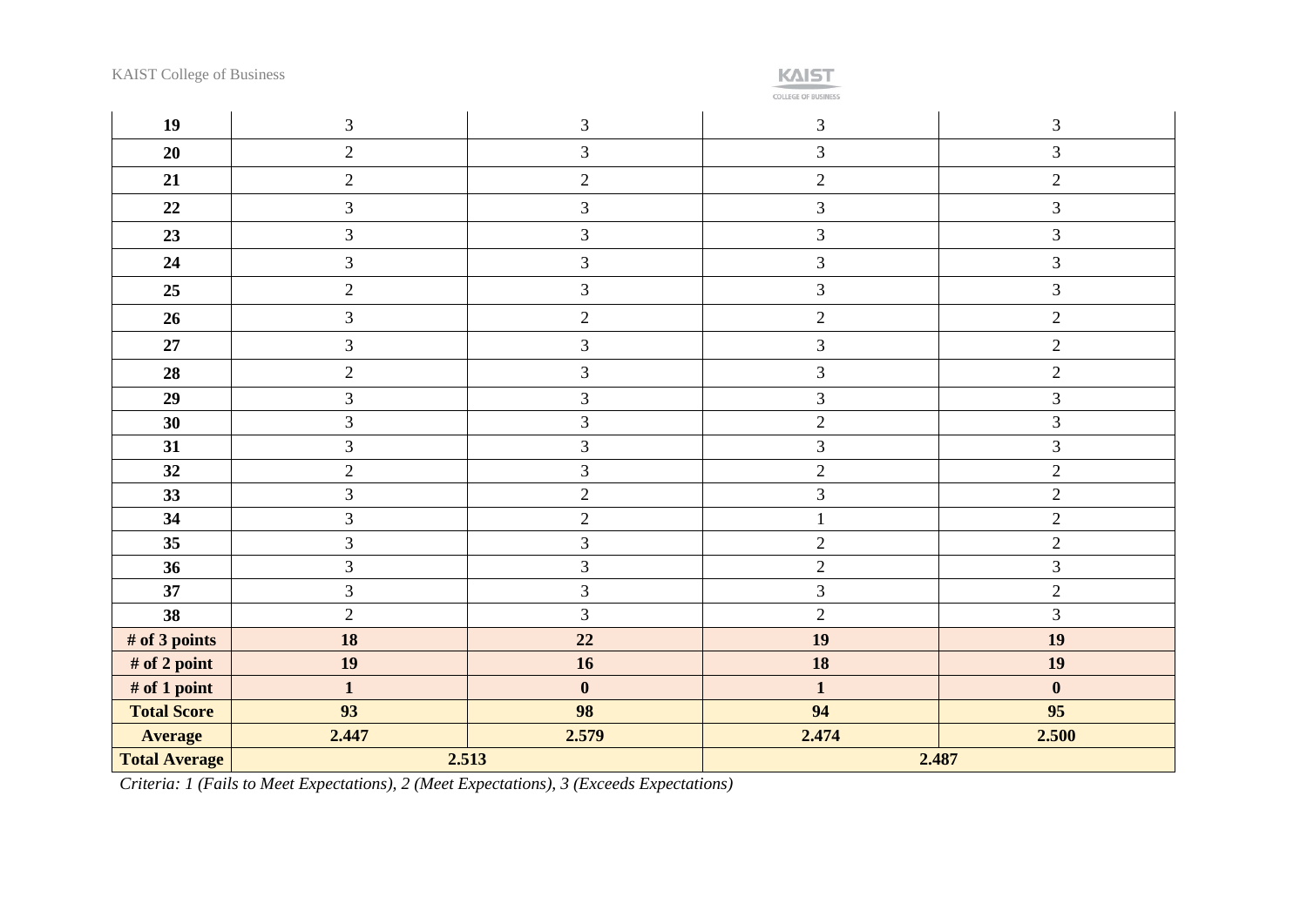

| <b>Assessment Learning Goal 4(L41): MGT503 (N=40)</b> |                                                                         |                                           |                                |                                          |                                                                     |                                                                                 |                                                                                                                             |                |                                  |                                                                                   |                            |                               |
|-------------------------------------------------------|-------------------------------------------------------------------------|-------------------------------------------|--------------------------------|------------------------------------------|---------------------------------------------------------------------|---------------------------------------------------------------------------------|-----------------------------------------------------------------------------------------------------------------------------|----------------|----------------------------------|-----------------------------------------------------------------------------------|----------------------------|-------------------------------|
| <b>Learning</b>                                       |                                                                         |                                           |                                |                                          |                                                                     |                                                                                 | <b>L4: Analytical and Creative Thinking</b>                                                                                 |                |                                  |                                                                                   |                            |                               |
| Goal                                                  | L41: Capability to identify and diagnose management/research problems   |                                           |                                |                                          |                                                                     |                                                                                 |                                                                                                                             |                |                                  | L42: Ability to engage in management research and<br>present findings effectively |                            |                               |
| <b>Traits</b>                                         | <b>T1.</b>                                                              | <b>T2.</b>                                | <b>T3.</b>                     | T4.                                      | <b>T5.</b>                                                          | T6. Use                                                                         | T7. Use                                                                                                                     | T1. Fact       | T <sub>2</sub> .                 | T3. Idea                                                                          | T4.                        | <b>T5.</b>                    |
| <b>Studetns</b>                                       | <b>Identify</b><br>manageme<br>nt/researc<br>h issue<br>and<br>concepts | <b>Identify</b><br>alternative<br>options | Quantitati<br>ve<br>evaluation | Qualitativ<br>$\mathbf{e}$<br>evaluation | <b>Present</b><br>and<br>organize<br>work in a<br>logical<br>manner | new ideas<br>and<br>analysis<br>methods<br>not<br>included<br>in the<br>problem | ethical and<br>professiona<br>lly<br>responsible<br>documenta<br>tion and<br>propose<br>ethical<br>responsible<br>solutions | finding        | Problem/o<br>bjective<br>finding | finding                                                                           | <b>Solution</b><br>finding | <b>Acceptanc</b><br>e finding |
| $\mathbf{1}$                                          | 3                                                                       | $\overline{2}$                            | $\overline{3}$                 | 3                                        | 3                                                                   | $\overline{2}$                                                                  | 3                                                                                                                           | 3              | 3                                | $\overline{2}$                                                                    | $\overline{3}$             | 3                             |
| $\overline{2}$                                        | $\overline{2}$                                                          | 3                                         | 3                              | 3                                        | 3                                                                   | 3                                                                               | 3                                                                                                                           | 3              | 3                                | 3                                                                                 | 3                          | $\overline{2}$                |
| $\overline{\mathbf{3}}$                               | $\overline{2}$                                                          | 3                                         | 3                              | 3                                        | 3                                                                   | 3                                                                               | 3                                                                                                                           | 3              | $\overline{2}$                   | 3                                                                                 | $\overline{3}$             | 3                             |
| $\overline{\mathbf{4}}$                               | 3                                                                       | 3                                         | 3                              | $\sqrt{2}$                               | 3                                                                   | 3                                                                               | 3                                                                                                                           | 3              | $\mathfrak{Z}$                   | $\mathbf{2}$                                                                      | 3                          | $\mathbf{2}$                  |
| 5                                                     | 3                                                                       | $\overline{2}$                            | $\overline{3}$                 | $\overline{3}$                           | 3                                                                   | $\overline{3}$                                                                  | 3                                                                                                                           | 3              | 3                                | 3                                                                                 | $\overline{3}$             | 3                             |
| 6                                                     | 3                                                                       | 3                                         | $\overline{2}$                 | $\overline{2}$                           | 3                                                                   | $\overline{2}$                                                                  | $\overline{3}$                                                                                                              | $\overline{2}$ | $\overline{2}$                   | $\overline{2}$                                                                    | $\overline{3}$             | 3                             |
| 7                                                     | 3                                                                       | 3                                         | $\overline{3}$                 | $\overline{2}$                           | 3                                                                   | 3                                                                               | 3                                                                                                                           | 3              | 3                                | 3                                                                                 | $\overline{2}$             | 3                             |
| 8                                                     | 3                                                                       | $\overline{2}$                            | 3                              | 3                                        | $\overline{2}$                                                      | 3                                                                               | $\overline{2}$                                                                                                              | 3              | $\overline{2}$                   | 3                                                                                 | $\overline{3}$             | $\overline{2}$                |
| 9                                                     | $\overline{2}$                                                          | 3                                         | $\overline{2}$                 | $\overline{2}$                           | 3                                                                   | $\overline{2}$                                                                  | 3                                                                                                                           | 3              | 3                                | $\overline{2}$                                                                    | 3                          | 3                             |
| 10                                                    | 3                                                                       | $\overline{2}$                            | 3                              | 3                                        | 3                                                                   | 3                                                                               | 3                                                                                                                           | 3              | $\overline{2}$                   | $\overline{2}$                                                                    | $\overline{3}$             | 3                             |
| 11                                                    | $\overline{2}$                                                          | 3                                         | 3                              | 3                                        | 3                                                                   | 3                                                                               | 3                                                                                                                           | $\overline{2}$ | $\sqrt{2}$                       | 3                                                                                 | $\overline{3}$             | $\sqrt{2}$                    |
| 12                                                    | 3                                                                       | $\overline{2}$                            | 3                              | 3                                        | 3                                                                   | $\overline{2}$                                                                  | 3                                                                                                                           | $\overline{2}$ | $\overline{2}$                   | 3                                                                                 | 3                          | 3                             |
| 13                                                    | $\overline{2}$                                                          | 3                                         | $\mathbf{2}$                   | 3                                        | $\overline{2}$                                                      | 3                                                                               | 3                                                                                                                           | 3              | 3                                | $\overline{2}$                                                                    | $\overline{2}$             | 3                             |
| 14                                                    | 3                                                                       | 3                                         | $\overline{3}$                 | $\overline{2}$                           | 3                                                                   | $\overline{2}$                                                                  | 3                                                                                                                           | 3              | 3                                | $\overline{2}$                                                                    | $\overline{3}$             | $\overline{3}$                |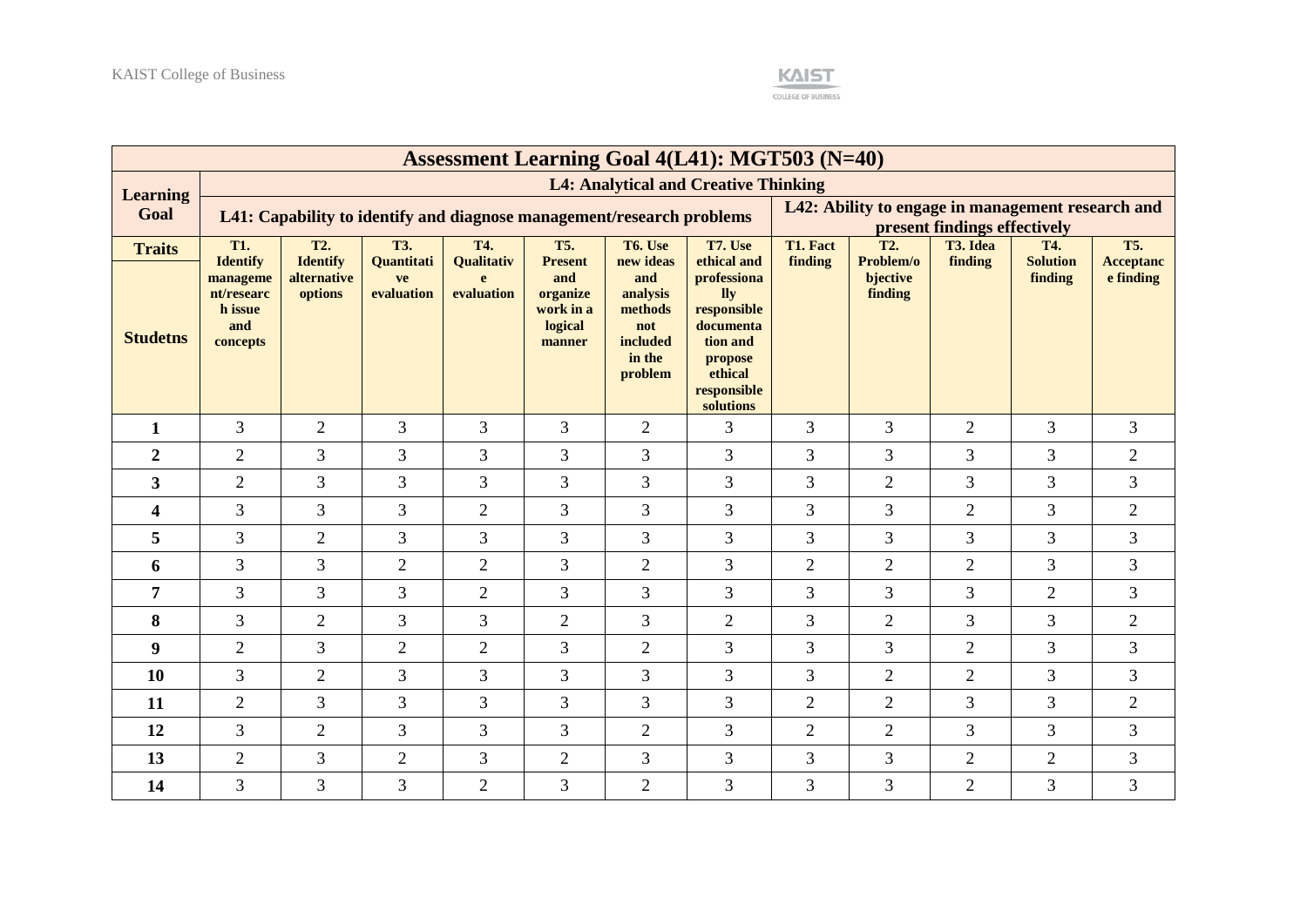**COLLEGE OF BUSINESS** 

| 15 | $\overline{3}$ | 2              | $\overline{3}$ | $\overline{2}$ | $\overline{2}$ | 2              | 3              | $\overline{2}$ | 2              | 3              | $\overline{3}$ | $\overline{2}$ |
|----|----------------|----------------|----------------|----------------|----------------|----------------|----------------|----------------|----------------|----------------|----------------|----------------|
| 16 | $\overline{3}$ | $\overline{2}$ | $\overline{3}$ | $\overline{3}$ | $\overline{3}$ | $\mathfrak{Z}$ | $\overline{2}$ | $\overline{3}$ | $\overline{3}$ | $\overline{2}$ | $\overline{3}$ | $\overline{2}$ |
| 17 | $\overline{2}$ | $\mathfrak{Z}$ | 3              | 3              | 3              | 2              | $\overline{3}$ | $\overline{3}$ | $\overline{2}$ | $\overline{2}$ | $\overline{3}$ | $\mathfrak{Z}$ |
| 18 | $\overline{3}$ | $\overline{3}$ | $\overline{3}$ | $\overline{2}$ | $\mathfrak{Z}$ | 3              | $\overline{3}$ | $\overline{3}$ | $\overline{2}$ | $\overline{3}$ | $\overline{3}$ | $\mathfrak{Z}$ |
| 19 | $\overline{3}$ | $\mathbf{2}$   | 3              | $\overline{3}$ | $\overline{3}$ | $\mathfrak{Z}$ | $\overline{3}$ | $\overline{2}$ | 3              | $\mathbf{2}$   | 3              | $\overline{2}$ |
| 20 | $\overline{3}$ | 2              | $\mathfrak{Z}$ | $\overline{2}$ | $\mathfrak{Z}$ | $\mathfrak{Z}$ | 3              | 3              | $\overline{3}$ | $\overline{2}$ | $\overline{2}$ | $\mathfrak{Z}$ |
| 21 | $\overline{3}$ | $\mathfrak{Z}$ | $\mathbf{2}$   | $\mathfrak{Z}$ | $\mathfrak{Z}$ | $\overline{2}$ | 3              | 3              | 3              | $\overline{2}$ | 3              | $\mathfrak{Z}$ |
| 22 | $\overline{2}$ | $\mathfrak{Z}$ | 3              | $\overline{2}$ | $\overline{2}$ | $\mathfrak{Z}$ | $\overline{2}$ | $\overline{3}$ | 2              | $\overline{2}$ | $\overline{3}$ | $\mathfrak{Z}$ |
| 23 | $\overline{3}$ | $\mathfrak{Z}$ | 3              | $\overline{3}$ | $\mathfrak{Z}$ | $\overline{2}$ | 3              | 3              | 3              | 3              | 3              | $\overline{2}$ |
| 24 | $\overline{2}$ | 2              | 3              | $\overline{3}$ | $\mathfrak{Z}$ | $\mathfrak{Z}$ | 3              | 3              | 3              | 3              | $\mathfrak{Z}$ | $\mathfrak{Z}$ |
| 25 | $\overline{3}$ | $\mathfrak{Z}$ | 3              | $\overline{3}$ | $\mathfrak{Z}$ | 2              | 3              | $\overline{3}$ | 2              | $\overline{2}$ | $\overline{3}$ | $\mathfrak{Z}$ |
| 26 | $\overline{3}$ | 2              | $\overline{2}$ | $\overline{2}$ | $\overline{3}$ | $\overline{2}$ | $\overline{3}$ | 2              | 2              | $\overline{2}$ | $\overline{2}$ | $\mathfrak{Z}$ |
| 27 | $\overline{3}$ | $\mathfrak{Z}$ | 3              | $\overline{3}$ | $\mathfrak{Z}$ | $\mathfrak{Z}$ | $\mathfrak{Z}$ | 3              | 3              | 3              | $\overline{3}$ | $\overline{2}$ |
| 28 | $\overline{3}$ | $\overline{2}$ | 2              | $\overline{3}$ | $\overline{2}$ | 2              | $\overline{2}$ | $\mathfrak{Z}$ | 3              | $\overline{2}$ | $\overline{3}$ | $\mathfrak{Z}$ |
| 29 | $\overline{2}$ | $\overline{3}$ | 3              | $\overline{3}$ | $\overline{3}$ | $\overline{3}$ | $\overline{3}$ | $\overline{3}$ | $\overline{3}$ | 3              | $\overline{3}$ | $\mathfrak{Z}$ |
| 30 | $\overline{3}$ | $\overline{2}$ | $\mathfrak{Z}$ | $\overline{2}$ | $\overline{2}$ | $\mathfrak{Z}$ | $\mathfrak{Z}$ | $\overline{2}$ | 3              | $\overline{2}$ | $\overline{2}$ | $\mathfrak{Z}$ |
| 31 | $\overline{3}$ | $\mathfrak{Z}$ | 3              | $\mathfrak{Z}$ | $\mathfrak{Z}$ | $\overline{2}$ | 3              | 3              | $\mathfrak{Z}$ | 3              | 3              | $\mathfrak{Z}$ |
| 32 | $\overline{3}$ | 2              | 3              | $\overline{3}$ | $\mathfrak{Z}$ | $\overline{3}$ | 3              | 3              | $\overline{2}$ | 3              | $\overline{3}$ | 2              |
| 33 | $\overline{3}$ | $\overline{3}$ | 3              | $\overline{2}$ | $\overline{2}$ | $\overline{2}$ | $\overline{3}$ | $\overline{3}$ | 3              | $\overline{2}$ | $\overline{3}$ | $\overline{3}$ |
| 34 | $\overline{3}$ | $\overline{3}$ | 3              | $\overline{3}$ | $\overline{3}$ | $\overline{2}$ | $\overline{2}$ | $\overline{3}$ | 3              | $\overline{2}$ | $\overline{3}$ | $\mathfrak{Z}$ |
| 35 | $\mathfrak{Z}$ | 2              | $\mathbf{2}$   | $\overline{2}$ | $\mathfrak{Z}$ | 2              | 3              | 3              | $\overline{2}$ | $\overline{2}$ | 3              | 3 <sup>7</sup> |
| 36 | $\overline{2}$ | $\overline{3}$ | $\mathbf{2}$   | $\overline{3}$ | 3              | $\mathfrak{Z}$ | 3              | $\overline{2}$ | 3              | 3              | 3              | 2              |
| 37 | $\overline{3}$ | 3              | 3              | $\overline{3}$ | 3              | $\overline{2}$ | $\overline{3}$ | $\overline{3}$ | $\overline{3}$ | 3              | $\overline{3}$ | $\mathfrak{Z}$ |
| 38 | 3              | 2              | 3              | $\sqrt{2}$     | 3              | $\mathfrak{Z}$ | $\overline{2}$ | $\overline{2}$ | $\mathfrak{2}$ | $\overline{2}$ | 3              | $\mathfrak{Z}$ |
| 39 | $\overline{2}$ | $\overline{3}$ | $\overline{2}$ | $\overline{3}$ | 3              | $\overline{2}$ | 3              | 3              | 3              | 3              | $\overline{3}$ | $\overline{2}$ |
| 40 | 3              | 3              | 3              | $\overline{2}$ | 3              | 3              | 3              | $\overline{2}$ | $\overline{2}$ | $\overline{2}$ | 3              | 3 <sup>7</sup> |